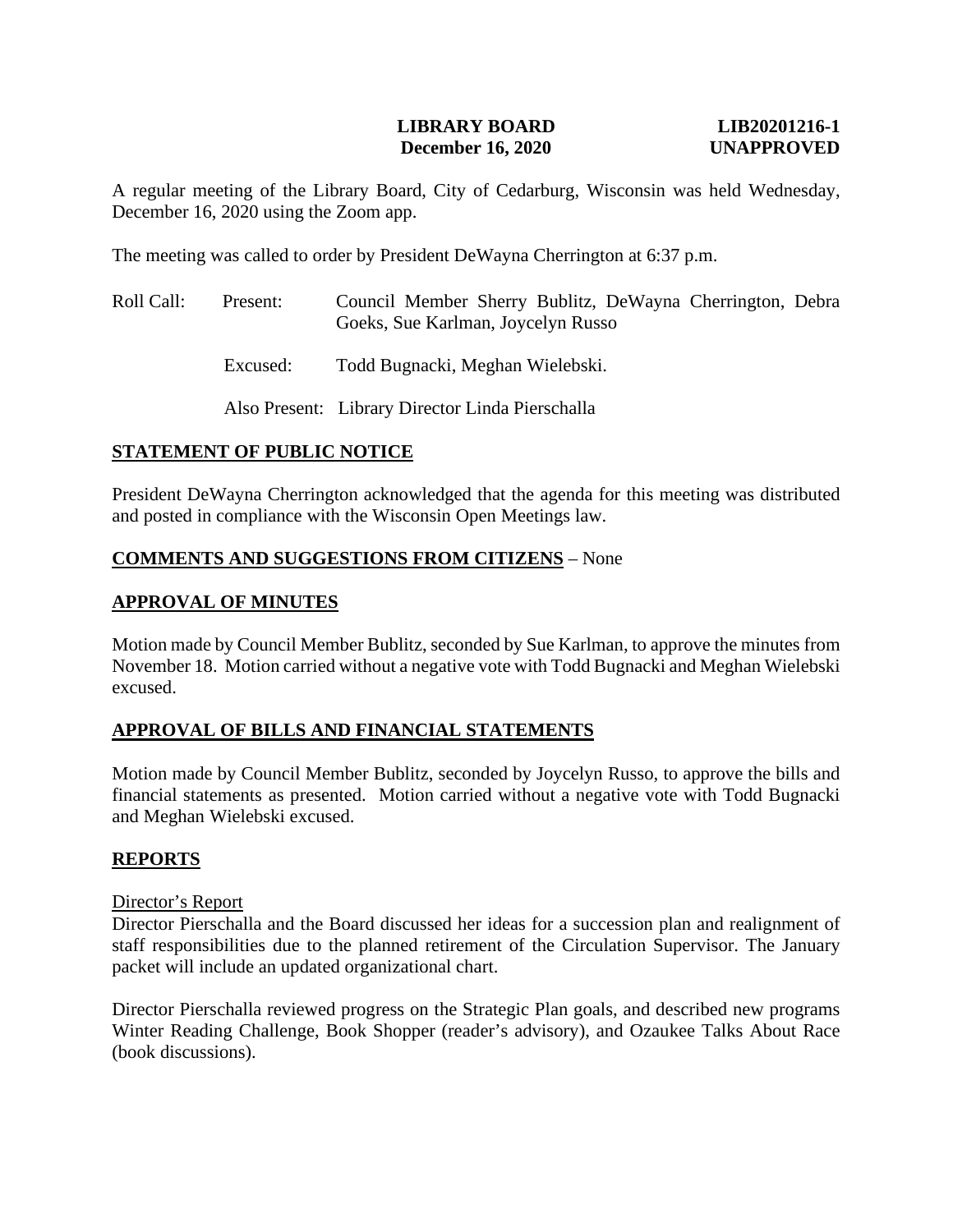### **LIBRARY BOARD LIB20201216-2 December 16, 2020 UNAPPROVED**

Director Pierschalla reviewed other details in her report; including visits, new databases being considered, and the budget.

School Report

Todd Bugnacki submitted a written report (attached) as he was excused from attending the meeting.

# **ADJOURNMENT**

Motion made by Council Member Bublitz, seconded by Joycelyn Russo, to adjourn the meeting at 7:15 p.m. Motion carried without a negative vote with Todd Bugnacki and Meghan Wielebski excused.

> Debra Goeks Secretary

adk